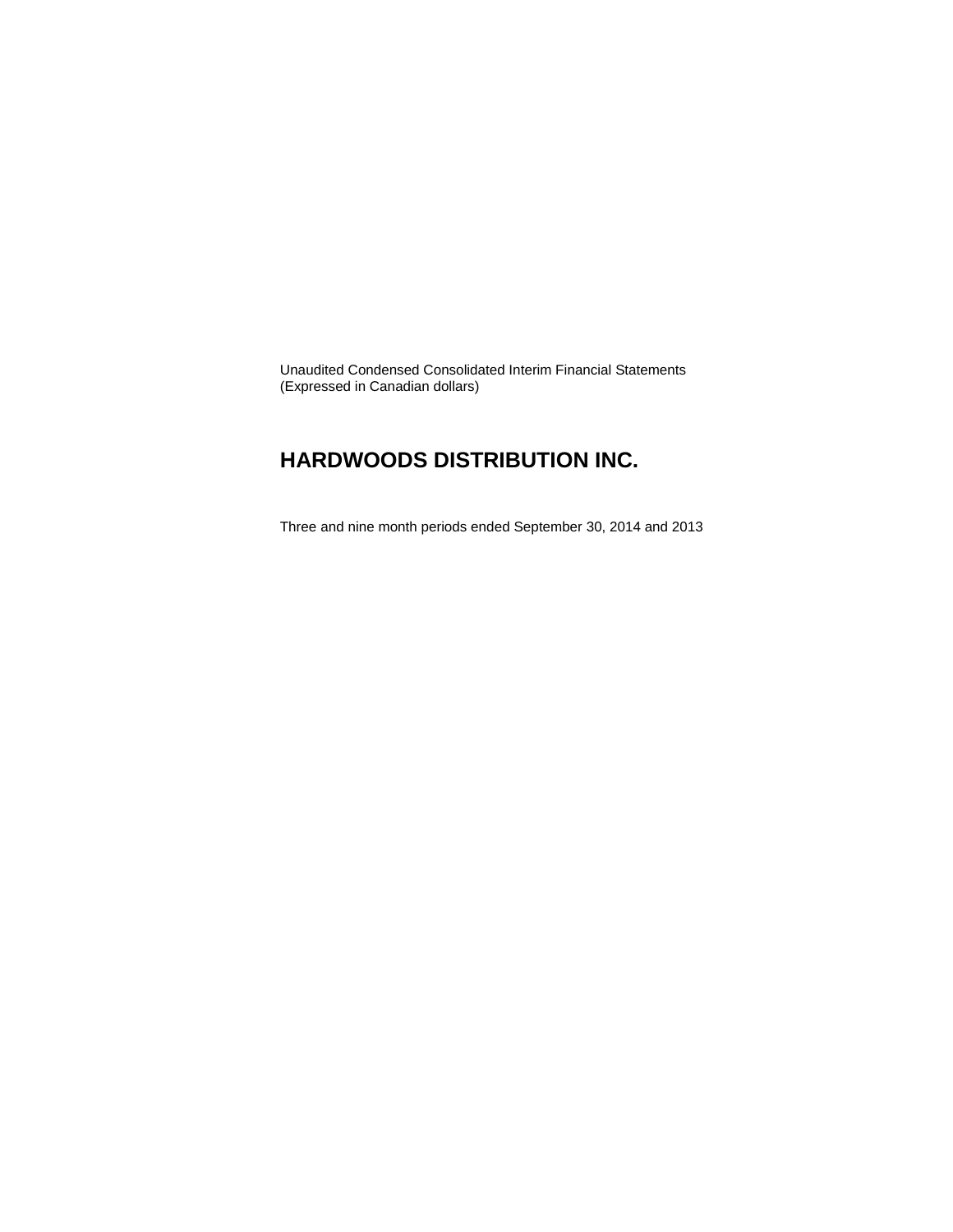Unaudited Condensed Consolidated Interim Statements of Financial Position (Expressed in thousands of Canadian dollars)

|                                            |                | September 30, | December 31,     |
|--------------------------------------------|----------------|---------------|------------------|
|                                            | <b>Note</b>    | 2014          | 2013             |
| <b>Assets</b>                              |                |               |                  |
| Current assets:                            |                |               |                  |
| Cash                                       |                | \$<br>16      | \$<br>78         |
| Accounts receivable                        | 6              | 52,802        | 42,382           |
| Inventories                                | $\overline{7}$ | 81,325        | 62,288           |
| Prepaid expenses                           |                | 2,241         | 1,205            |
| Total current assets                       |                | 136,384       | 105,953          |
| Non-current assets:                        |                |               |                  |
| Long-term receivables                      | 6              | 1,303         | 1,363            |
| Property, plant and equipment              |                | 13,454        | 7,505            |
| Deferred income taxes                      |                | 11,992        | 13,443           |
| Total non-current assets                   |                | 26,749        | 22,311           |
| Total assets                               |                | \$<br>163,133 | \$<br>128,264    |
| Liabilities                                |                |               |                  |
| <b>Current liabilities:</b>                |                |               |                  |
| <b>Bank indebtedness</b>                   | 8              | \$<br>42,199  | \$<br>27,881     |
| Accounts payable and accrued liabilities   |                | 10,186        | 7,426            |
| Income taxes payable                       |                | 1,209         |                  |
| Finance lease obligation                   |                | 1,051         | 872              |
| Dividend payable                           | 5              | 744           | 574              |
| <b>Total current liabilities</b>           |                | 55,389        | 36,753           |
| Non-current liabilities:                   |                |               |                  |
| Finance lease obligation                   |                | 833           | 828              |
| Long-term bank indebtedness                | 8              | 3,371         |                  |
| Total non-current liabilities              |                | 4,204         | $\overline{828}$ |
| <b>Total liabilities</b>                   |                | 59,593        | 37,581           |
| Shareholders' equity                       |                |               |                  |
| Share capital                              | 9(a)           | 45,298        | 45,298           |
| Contributed surplus                        |                | 105,424       | 104,911          |
| <b>Deficit</b>                             |                | (52,062)      | (61, 031)        |
| Accumulated other comprehensive income     |                | 4,880         | 1,505            |
| Shareholders' equity                       |                | 103,540       | 90,683           |
| Total shareholders' equity and liabilities |                | \$<br>163,133 | \$<br>128,264    |
|                                            |                |               |                  |

Contingencies (note 13) Subsequent events (note 5)

The accompanying notes are an integral part of these condensed consolidated interim financial statements.

Approved on behalf of the board of directors:

**(Signed) GRAHAM M. WILSON** Director **(Signed) TERRY M. HOLLAND** Director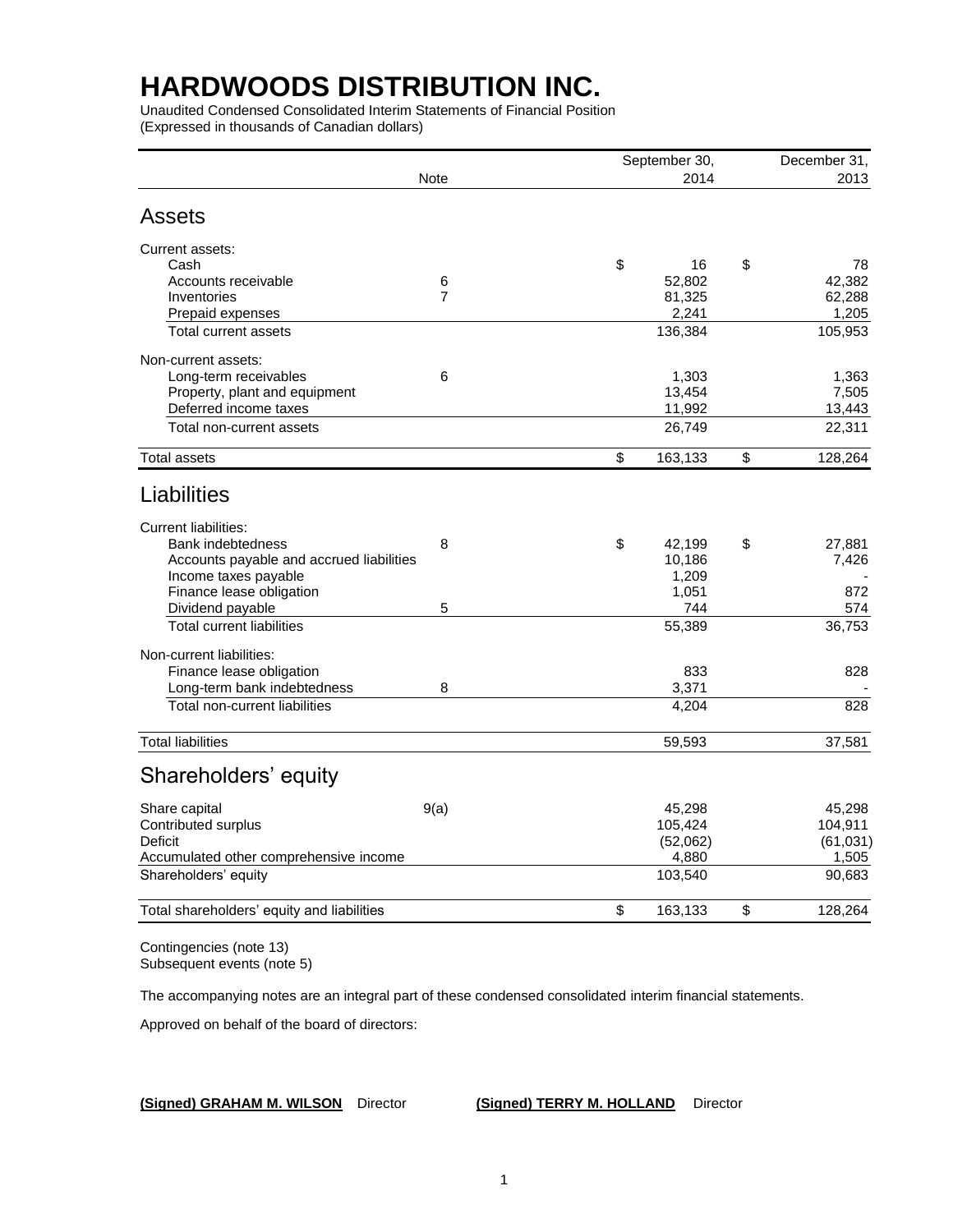Unaudited Condensed Consolidated Statements of Comprehensive Income (Expressed in thousands of Canadian dollars)

Three and nine month periods ended September 30, 2014 and 2013

|                                                                                           |                | Three months     | Three months   | Nine months        | Nine months         |
|-------------------------------------------------------------------------------------------|----------------|------------------|----------------|--------------------|---------------------|
|                                                                                           |                | ended            | ended          | ended              | ended               |
|                                                                                           |                | September 30,    | September 30,  | September 30,      | September 30,       |
|                                                                                           | Note           | 2014             | 2013           | 2014               | 2013                |
| Sales                                                                                     |                | \$<br>121,398    | \$<br>97,546   | \$<br>341,370      | \$<br>280,146       |
| Cost of sales                                                                             | $\overline{7}$ | (100, 509)       | (79, 899)      | (281, 690)         | (228, 518)          |
| Gross profit                                                                              |                | 20,889           | 17,647         | 59,680             | 51,628              |
| Operating expenses:<br>Selling and distribution                                           |                | (10, 711)        | (10, 614)      | (32, 539)          | (28, 957)           |
| Administration                                                                            |                | (3, 166)         | (2, 139)       | (8, 436)           | (6, 565)            |
|                                                                                           |                | (13, 877)        | (12, 753)      | (40, 975)          | (35, 522)           |
| Profit from operating activities                                                          |                | 7,012            | 4,894          | 18,705             | 16,106              |
| Finance expense                                                                           | 10             | (366)            | (504)          | (957)              | (860)               |
| Finance income                                                                            | 10             | 373              | 132            | 615                | 757                 |
| Net finance income (costs)                                                                |                | 7                | (372)          | (342)              | (103)               |
| Profit before income taxes                                                                |                | 7,019            | 4,522          | 18,363             | 16,003              |
| Income tax expense:                                                                       |                |                  |                |                    |                     |
| Current<br>Deferred                                                                       |                | (1,956)<br>(817) | (970)<br>(443) | (5,358)<br>(1,798) | (4,203)<br>(1, 108) |
|                                                                                           |                | (2, 773)         | (1, 413)       | (7, 156)           | (5, 311)            |
| Profit for the period                                                                     |                | 4,246            | 3,109          | 11,207             | 10,692              |
| Other comprehensive income (loss):<br>Exchange differences translating foreign operations |                | 3,352            | (1, 122)       | 3,375              | 1,546               |
| Total comprehensive income for the period                                                 |                | \$<br>7,598      | \$<br>1,987    | \$<br>14,582       | \$<br>12,238        |
| Basic profit per share                                                                    | 9(c)           | \$<br>0.26       | \$<br>0.19     | \$<br>0.68         | \$<br>0.65          |
| Diluted profit per share                                                                  | 9(c)           | \$<br>0.25       | \$<br>0.19     | \$<br>0.67         | \$<br>0.64          |

The accompanying notes are an integral part of these condensed consolidated interim financial statements.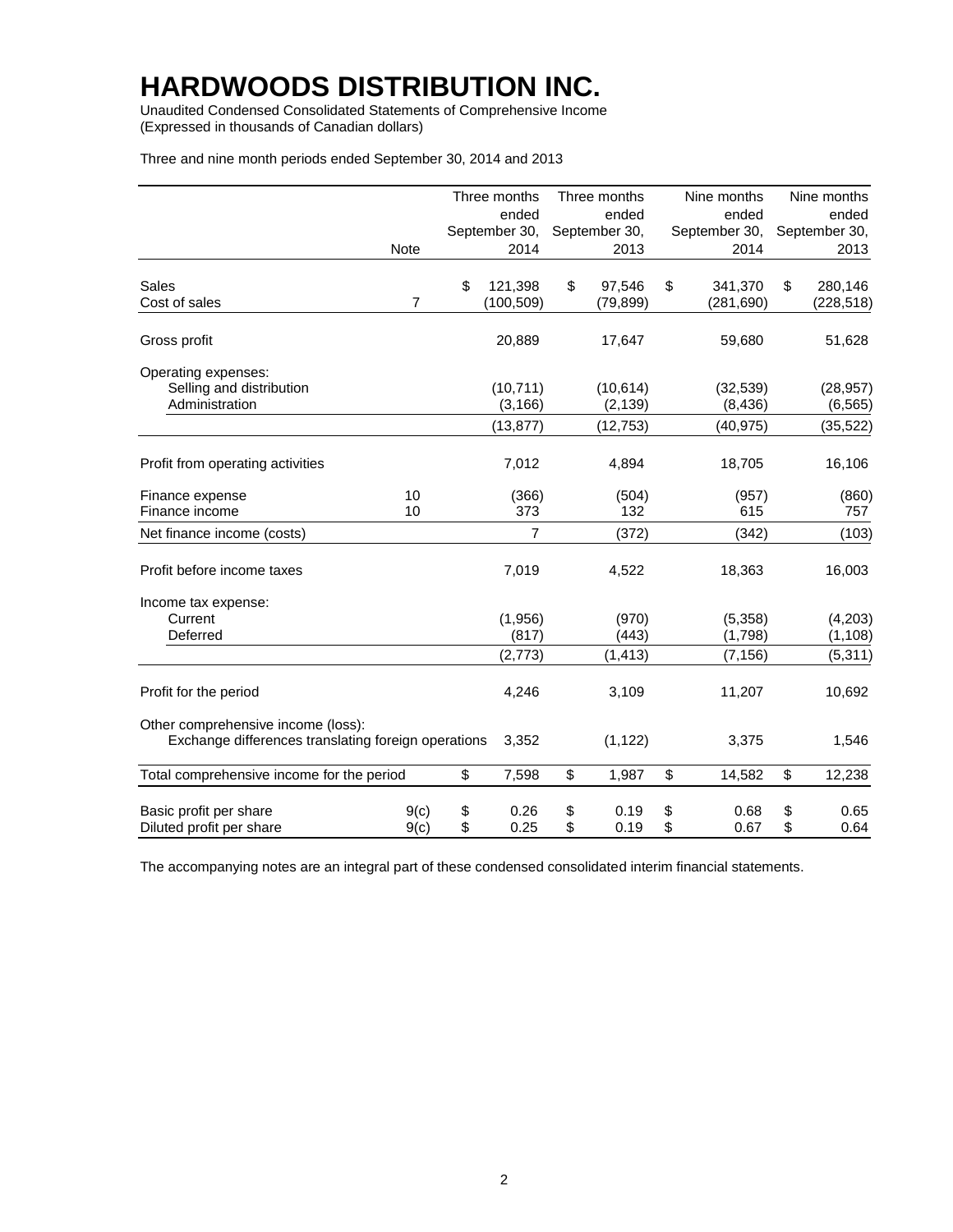Unaudited Condensed Consolidated Statements of Changes in Shareholders' Equity (Expressed in thousands of Canadian dollars)

Nine month periods ended September 30, 2014 and 2013

|                                                         |      |                  |                        | Accumulated other<br>comprehensive     |                 |                   |
|---------------------------------------------------------|------|------------------|------------------------|----------------------------------------|-----------------|-------------------|
|                                                         | Note | Share<br>capital | Contributed<br>surplus | income (loss) -<br>translation reserve | Deficit         | Total             |
| Balance at January 1, 2013<br>Share based compensation  |      | \$44,762         | \$104,903              | \$<br>(1, 850)                         | \$<br>(71, 803) | \$<br>76,012      |
| expense for the period<br>Profit for the period         | 9(b) |                  | 311                    |                                        | 10,692          | 311<br>10,692     |
| Dividends declared<br>Translation of foreign operations |      |                  |                        | 1,546                                  | (1,721)         | (1,721)<br>1,546  |
| Balance at September 30, 2013                           |      | \$44,762         | \$105,214              | \$<br>(304)                            | \$<br>(62, 832) | \$<br>86,840      |
| Balance at January 1, 2014<br>Share based compensation  |      | \$45,298         | \$104,911              | \$<br>1,505                            | \$<br>(61, 031) | \$<br>90,683      |
| expense for the period                                  | 9(b) |                  | 513                    |                                        |                 | 513               |
| Profit for the period<br>Dividends declared             |      |                  |                        |                                        | 11,207          | 11,207            |
| Translation of foreign operations                       |      |                  |                        | 3,375                                  | (2,238)         | (2, 238)<br>3,375 |
| Balance at September 30, 2014                           |      | \$45,298         | \$105,424              | \$<br>4,880                            | \$<br>(52,062)  | \$<br>103,540     |

The accompanying notes are an integral part of the condensed consolidated interim financial statements.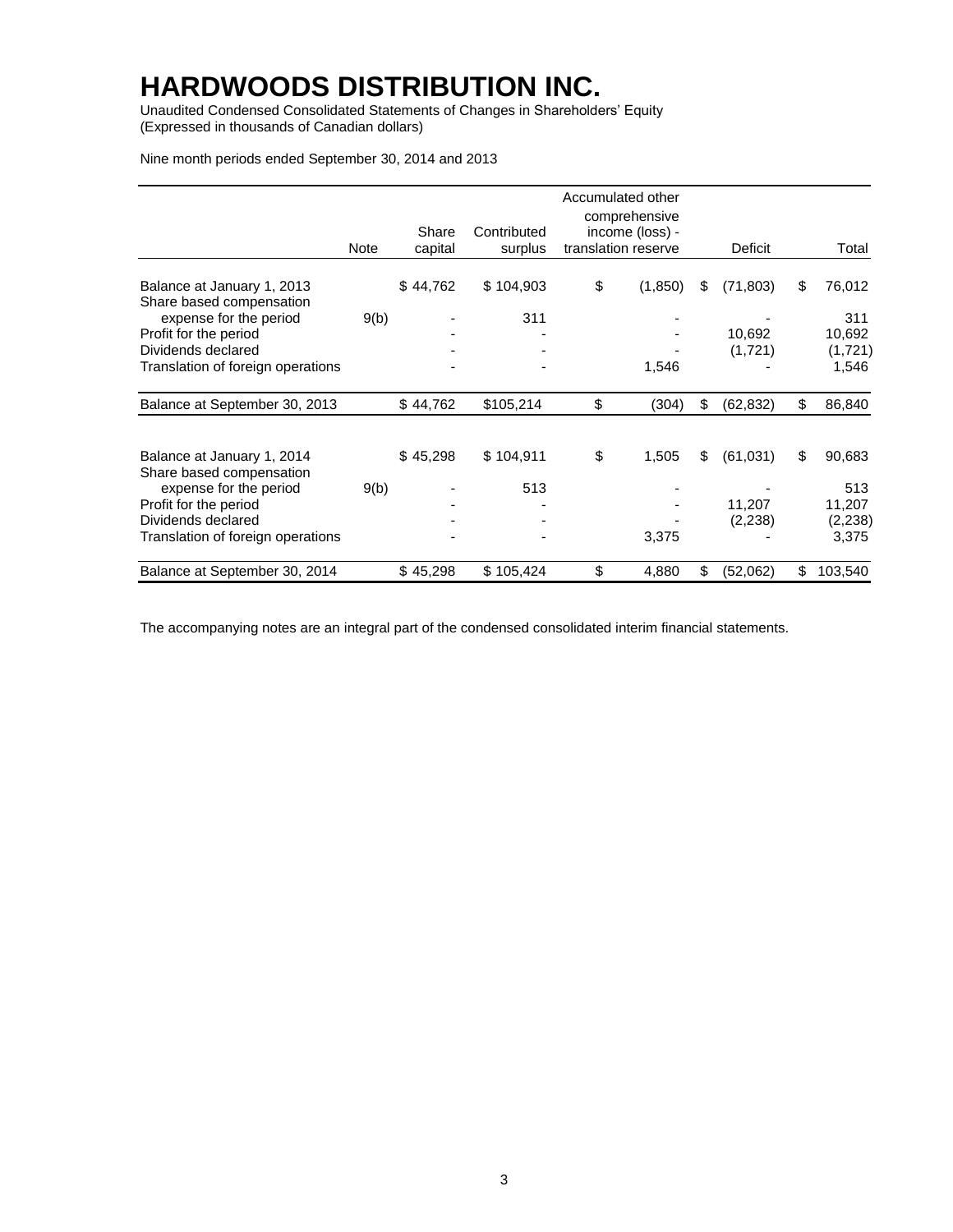Unaudited Condensed Consolidated Statements of Cash Flows (Expressed in thousands of Canadian dollars)

Three and nine month periods ended September 30, 2014 and 2013

|                                                       | Three months          | Three months |              | Nine months Nine months                           |
|-------------------------------------------------------|-----------------------|--------------|--------------|---------------------------------------------------|
|                                                       | ended                 | ended        | ended        | ended                                             |
| <b>Note</b>                                           | September 30,<br>2014 | 2013         | 2014         | September 30, September 30, September 30,<br>2013 |
|                                                       |                       |              |              |                                                   |
| Cash flow from operating activities:                  |                       |              |              |                                                   |
| Profit for the period                                 | \$<br>4,246           | \$<br>3,109  | \$<br>11,207 | \$<br>10,692                                      |
| Adjustments for:                                      |                       |              |              |                                                   |
| Depreciation                                          | 582                   | 375          | 1,535        | 1,046                                             |
| Loss (gain) on sale of property, plant and equipment  | (20)                  | (3)          | 10           | (78)                                              |
| Non-cash employee incentive program                   | 177                   | 112          | 513          | 311                                               |
| Income tax expense                                    | 2,773                 | 1,413        | 7,156        | 5,311                                             |
| Net finance cost (income)<br>10                       | (7)                   | 372          | 342          | 103                                               |
| Interest received                                     | 101                   | 127          | 313          | 362                                               |
| Interest paid                                         | (378)                 | (328)        | (931)        | (836)                                             |
|                                                       | (1, 120)              | (1, 845)     | (4,082)      | (3,841)                                           |
| Income taxes paid                                     |                       |              |              |                                                   |
|                                                       | 6,354                 | 3,332        | 16,063       | 13,070                                            |
| Changes in non-cash working capital:                  |                       |              |              |                                                   |
| Accounts receivable                                   | 619                   | 2,325        | (4,527)      | (11,072)                                          |
| Inventories                                           | (1, 271)              | (2,214)      | (10,003)     | (14, 658)                                         |
| Prepaid expenses                                      | (170)                 | (675)        | (584)        | (456)                                             |
| Accounts payable and accrued liabilities              | (591)                 | 581          | 2,422        | 1,261                                             |
|                                                       | (1, 413)              | 17           | (12, 692)    | (24, 925)                                         |
| Net cash provided by (used in) operating activities   | 4,941                 | 3,349        | 3,371        | (11, 855)                                         |
|                                                       |                       |              |              |                                                   |
| Cash flow from financing activities:                  |                       |              |              |                                                   |
| Increase (decrease) in bank indebtedness<br>8         | (2,754)               | (2,338)      | 16,195       | 17,307                                            |
| Principle payments on finance lease obligation        | (222)                 | (200)        | (650)        | (574)                                             |
| Dividends paid to shareholders                        | (744)                 | (573)        | (2,067)      | (1,639)                                           |
| Net cash provided by (used in) financing activities   | (3,720)               | (3, 111)     | 13,478       | 15,094                                            |
|                                                       |                       |              |              |                                                   |
| Cash flow from investing activities:                  |                       |              |              |                                                   |
| Additions to property, plant and equipment            | (428)                 | (358)        | (1,226)      | (779)                                             |
| Proceeds on disposal of                               |                       |              |              |                                                   |
| property, plant and equipment                         | 68                    | 33           | 183          | 187                                               |
| <b>Business acquisition</b><br>4                      | (1, 189)              |              | (16, 467)    | (2,984)                                           |
| Payments received on long-term receivables            | 323                   | 92           | 599          | 259                                               |
| Net cash used in investing activities                 | (1,226)               | (233)        | (16, 911)    | (3, 317)                                          |
|                                                       |                       |              |              |                                                   |
| Increase (decrease) in cash                           | (5)                   | 5            | (62)         | (78)                                              |
| Cash, beginning of period                             | 21                    | 11           | 78           | 94                                                |
|                                                       |                       |              |              |                                                   |
| Cash, end of period                                   | \$<br>16              | \$<br>16     | \$<br>16     | \$<br>16                                          |
|                                                       |                       |              |              |                                                   |
| Supplementary information:                            |                       |              |              |                                                   |
| Property, plant and equipment acquired                | \$<br>319             | \$<br>315    | \$<br>776 \$ | 1,040                                             |
| under finance leases, net of disposals                |                       |              |              |                                                   |
| Transfer of accounts receivable to long-term customer |                       |              |              |                                                   |
| notes receivable, being a non-cash transaction        | \$                    | \$           | \$<br>99 \$  | 328                                               |

The accompanying notes are an integral part of the condensed consolidated interim financial statements.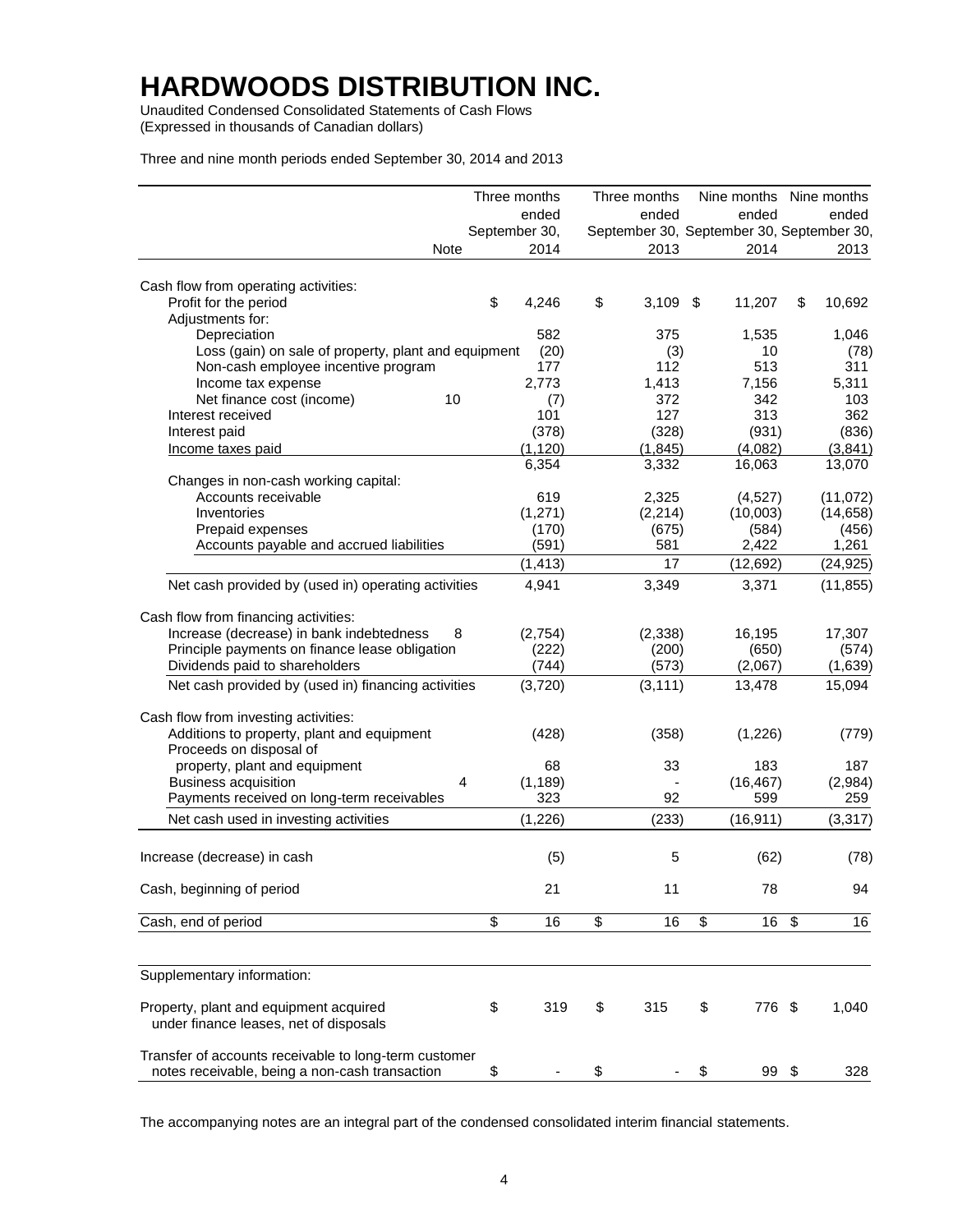Notes to Unaudited Condensed Consolidated Interim Financial Statements (Tabular amounts expressed in thousands of Canadian dollars)

Three and nine month periods ended September 30, 2014 and 2013

#### **1. Nature of operations:**

Hardwoods Distribution Inc. (the "Company") is incorporated under the Canada Business Corporations Act trading on the Toronto Stock Exchange under the symbol "HWD." Subsidiaries of the Company operate a network of 32 distribution centers in Canada and the US engaged in the wholesale distribution of hardwood lumber and related sheet goods and specialty products, as well as a hardwood sawmill and kiln drying operation located in Clinton, Michigan (note 4(a)).

#### **2. Basis of preparation:**

(a) Statement of compliance:

These condensed consolidated interim financial statements have been prepared in accordance with International Accounting Standard No. 34 "*Interim Financial Reporting*" ("IAS 34"). The disclosures contained in these condensed consolidated interim financial statements do not include all of the requirements of International Financial Reporting Standards ("IFRS") for annual financial statements, and accordingly, these condensed consolidated interim financial statements should be read in conjunction with the annual consolidated financial statements for the year ended December 31, 2013.

The condensed consolidated interim financial statements were authorized for issue by the Board of Directors on November 7, 2014.

(b) Basis of measurement:

These condensed consolidated interim financial statements have been prepared on the historical cost basis.

(c) Functional and presentation currency:

These condensed consolidated interim financial statements are presented in Canadian dollars, which is the Company's functional currency. All financial information presented in the interim financial statements, with the exception of per share amounts, has been rounded to the nearest thousand dollar.

(d) Use of estimates and judgment:

The preparation of financial statements in accordance with IFRS requires management to make judgments, estimates and assumptions that affect the application of accounting policies and the reported amounts of assets and liabilities at the date of the financial statements and the reported amounts of revenue and expenses during the reporting period. Actual amounts may differ from the estimates applied in the preparation of these financial statements.

Estimates and underlying assumptions are reviewed on an ongoing basis. Revisions to accounting estimates are recognized in the period in which the estimates are revised and in any future periods affected. In preparing these condensed consolidated interim financial statements, the significant judgments made by management in applying the Company's accounting policies and the key sources of estimation uncertainty are consistent with those disclosed in the Company's annual audited consolidated financial statements for the year ended December 31, 2013. An additional area of estimation uncertainty arising during the period relates to the estimate of fair values and pro-forma sales and profit associated with the Hardwoods of Michigan Inc. business acquisition (note 4(a)).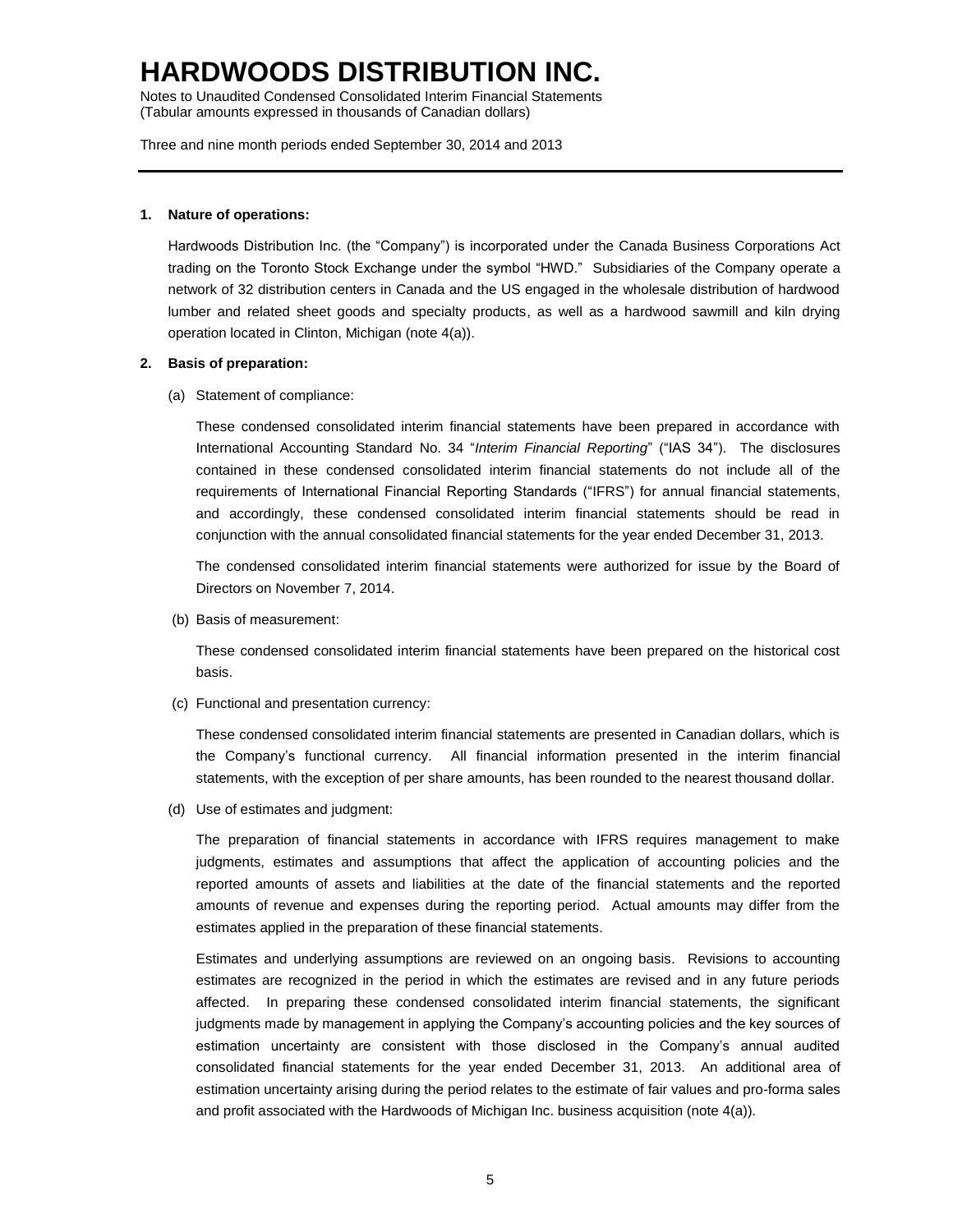Notes to Unaudited Condensed Consolidated Interim Financial Statements (Tabular amounts expressed in thousands of Canadian dollars)

Three and nine month periods ended September 30, 2014 and 2013

#### **3. Significant accounting policies:**

The significant accounting policies that have been used in the preparation of these condensed consolidated interim financial statements are summarized in the Company's annual audited consolidated financial statements for the year ended December 31, 2013. There were no new standards effective January 1, 2014 that have an impact on the Company's financial statements.

(a) New standards and interpretations not yet adopted:

### IFRS 9, *Financial Instruments ("IFRS 9")*

IFRS 9 will replace IAS 39, *Financial Instruments: Recognition and Measurement* ("IAS 39"). IFRS 9 will replace the multiple classification and measurement models in IAS 39 with a single model that has only two classification categories: amortized cost and fair value. The new standard also requires a single impairment method to be used, provides additional guidance on the classification and measurement of financial liabilities, and provides a new general hedge accounting standard.

The mandatory effective date has been set for January 1, 2018, however early adoption of the new standard is permitted. The Company does not intend to early adopt IFRS 9 in its consolidated financial statements for the annual period beginning on January 1, 2015. The adoption of IFRS 9 is currently not expected to have a material impact on the consolidated financial statements given the nature of the Company's operations and the types of financial instruments that it currently holds; however, the Company will continue to assess the extent of impact as the mandatory adoption date approaches.

#### IFRS 15, *Revenue from Contracts with Customers ("IFRS 15")*

IFRS 15 is effective for fiscal years commencing on or after January 1, 2017 and will replace IAS 18, *Revenue* and a number of revenue related standards and interpretations. IFRS 15 contains a single model that applies to contracts with customers and two approaches to recognizing revenue: at a point in time or over time. The model features a contract-based five-step analysis of transactions to determine whether, how much and when revenue is recognized. New estimates and judgmental thresholds have also been introduced, which may affect the amount and/or timing of revenue recognized.

The Company intends to adopt IFRS 15 in its financial statements for the annual period beginning on January 1, 2017. The Company is assessing the impact of this new standard, but does not expect the amendments to have a material impact on the consolidated financial statements.

### **4. Business acquisitions:**

(a) Hardwoods of Michigan Acquisition

On April 28, 2014 a subsidiary of the Company purchased the business operations of Hardwoods of Michigan, Inc. ("HMI") with the intention to continue operations of the business. HMI is a fully integrated producer and distributor of high quality hardwood lumber from its sawmill and kiln drying operations located on 23 acres in Clinton, Michigan. HMI has been in business for over 40 years and has a broad and diverse customer base throughout North America as well as in Europe and Asia. HMI sells hardwood lumber to customers that manufacture cabinets, flooring, furniture, mouldings, doors, windows and other custom millwork products. The Company's subsidiary purchased the accounts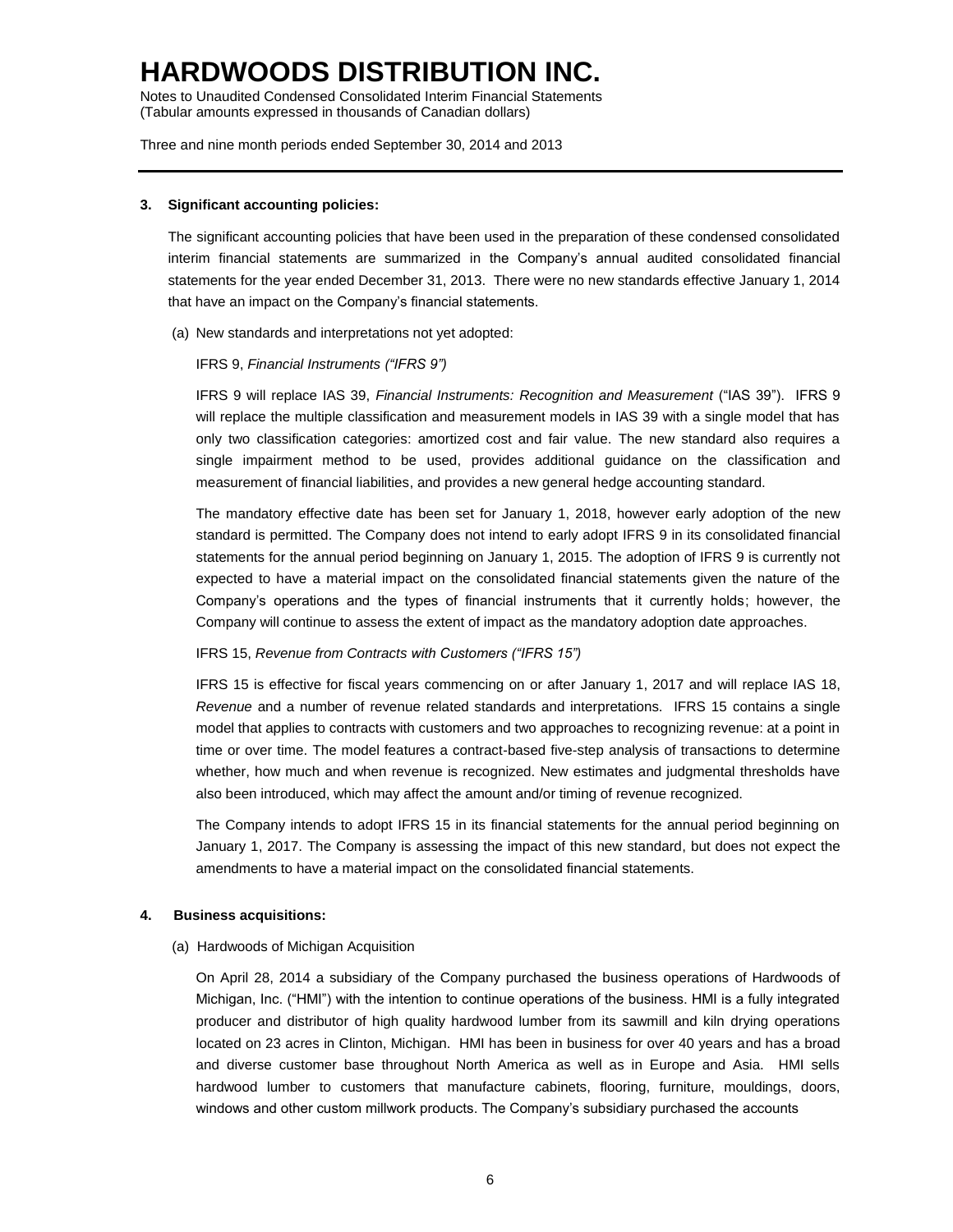Notes to Unaudited Condensed Consolidated Interim Financial Statements (Tabular amounts expressed in thousands of Canadian dollars)

Three and nine month periods ended September 30, 2014 and 2013

### **4. Business acquisitions (continued):**

(a) Hardwoods of Michigan Acquisition (continued)

receivable, inventory, prepaid expenses, and property, plant and equipment of HMI for cash consideration of \$16.5 million (US\$15.0 million) and hired HMI's employees to continue operating the business.

The acquisition has been accounted for as a business combination using the acquisition method of accounting. HMI's results of operations and fair value of assets acquired have been included in the consolidated financial statements from the date of acquisition.

The preliminary allocation of the purchase price to identified assets acquired is as follows:

| Accounts receivable           | 4.679  |
|-------------------------------|--------|
| Inventories                   | 6.175  |
| Prepaid expenses              | 392    |
| Property, plant and equipment | 5,221  |
| Cash paid                     | 16.467 |

The purchase price was satisfied with cash consideration, funded by the draw down of the amended Hardwoods USLP Credit Facility (note 8). A holdback of \$1.2 million was included in accounts payable and accrued liabilities at June 30, 2014 and was settled during the quarter ending September 30, 2014. The Company expects to finalize the purchase price allocation during the quarter ending December 31, 2014 once the post-closing adjustments are finalized, which may impact the final purchase price paid and the working capital acquired.

Had the acquisition occurred on January 1, 2014 management estimated that the Company's consolidated sales would have been approximately \$357.0 million and profit would have been approximately \$12.5 million for the nine month period ended September 30, 2014. Included in these condensed consolidated interim financial statements for the three and nine month period ended September 30, 2014 are sales of \$9.5 million (US\$8.7 million) and \$16.4 million (US\$15.0 million) and profit of \$0.6 million (US\$0.5 million) and \$1.1 million (US\$1.0 million) relating to HMI.

(b) Olam Wood Products Acquisition

On May 31, 2013, a subsidiary of the Company purchased certain assets of Olam Wood Products ("OWP") located in Leland, North Carolina (the "Leland business"). The Leland business imports high quality tropical lumber and decking material from Africa and South America for resale to industrial customers and wholesale distributors located in North America. The Company purchased the inventory and property, plant and equipment of OWP for cash consideration of \$3.0 million (US\$2.9 million) and hired OWP's employees to continue operating the Leland business.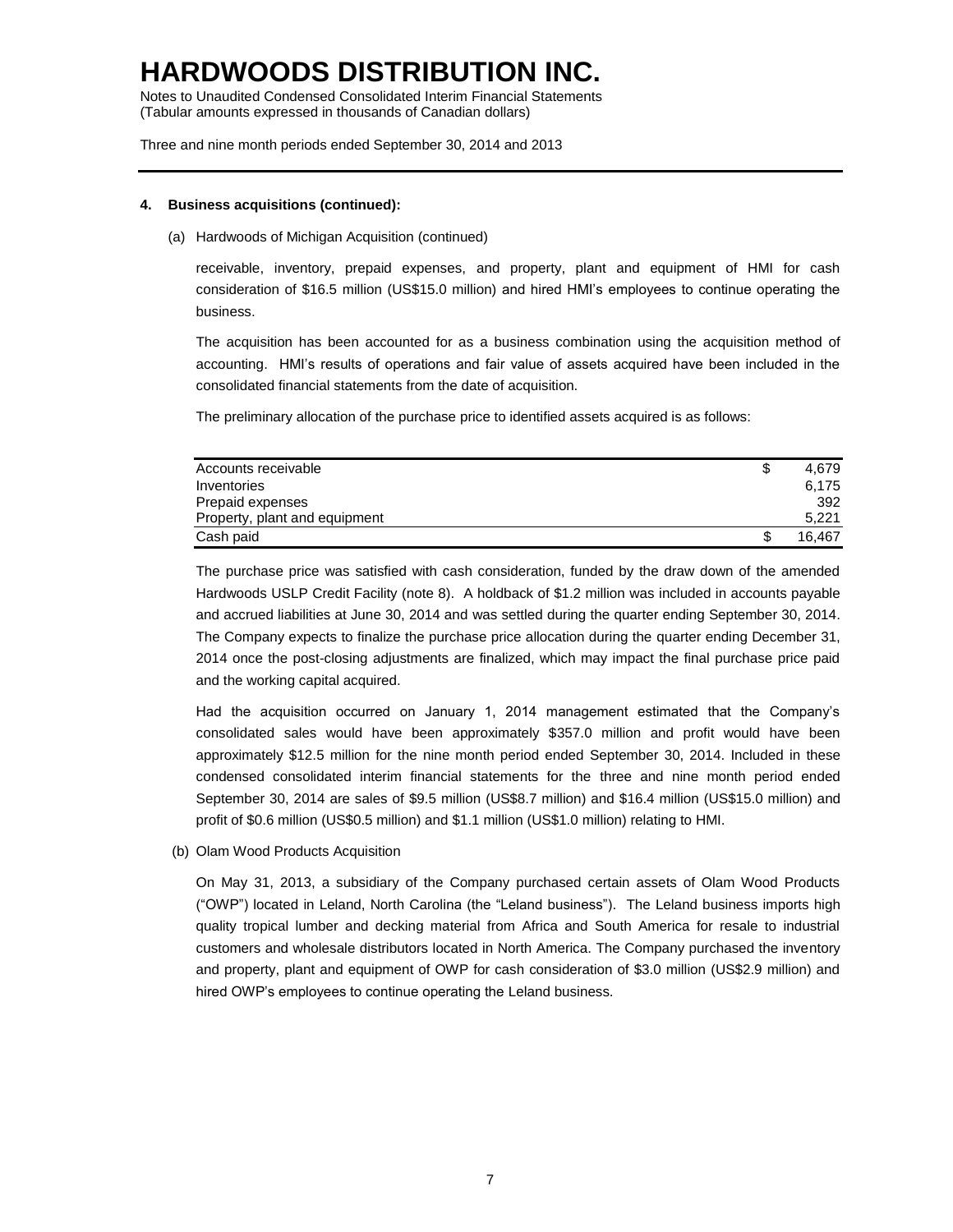Notes to Unaudited Condensed Consolidated Interim Financial Statements (Tabular amounts expressed in thousands of Canadian dollars)

Three and nine month periods ended September 30, 2014 and 2013

#### **4. Business acquisitions (continued):**

(b) Olam Wood Products Acquisition (continued)

The acquisition has been accounted for as a business combination. The allocation of purchase price to identified assets acquired is as follows:

| Inventory                     | 2.911 |
|-------------------------------|-------|
| Property, plant and equipment | 73    |
| Cash paid                     | 2.984 |

As part of the acquisition, the building has been leased from the previous landlord at market rates. Liabilities were not assumed.

### **5. Capital management:**

The Company's policy is to maintain a strong capital base so as to maintain investor, creditor and market confidence and to sustain future development of the business. The Company considers its capital to be bank indebtedness (net of cash) and shareholders' equity.

The Company's capitalization is as follows:

|                                                   | September 30,<br>2014           | December 31,<br>2013           |  |
|---------------------------------------------------|---------------------------------|--------------------------------|--|
| Cash<br>Bank indebtedness<br>Shareholder's equity | \$<br>(16)<br>45,570<br>103,540 | \$<br>(78)<br>27,881<br>90,683 |  |
| Total capitalization                              | \$<br>149.094                   | 118,486                        |  |

The terms of the Company's US and Canadian credit facilities are described in note 8. The terms of the agreements with the Company's lenders provide that distributions cannot be paid by its subsidiaries in the event that its subsidiaries do not meet certain credit ratios. The Company's operating subsidiaries were compliant with all required credit ratios under the US and Canadian credit facilities as at September 30, 2014 and December 31, 2013, and accordingly there were no restrictions on distributions arising from compliance with financial covenants.

Dividends are one way the Company manages its capital. Dividends are declared having given consideration to a variety of factors including the outlook for the business and financial leverage. There were no changes to the Company's approach to capital management during the three and nine month periods ended September 30, 2014.

On August 13, 2014, the Company declared a cash dividend of \$0.045 per common share to shareholders of record as of October 20, 2014. The dividend was paid to shareholders on October 31, 2014. On November 7, 2014, the Company declared a cash dividend of \$0.045 per common share to shareholders of record as of January 20, 2015, to be paid on January 30, 2015.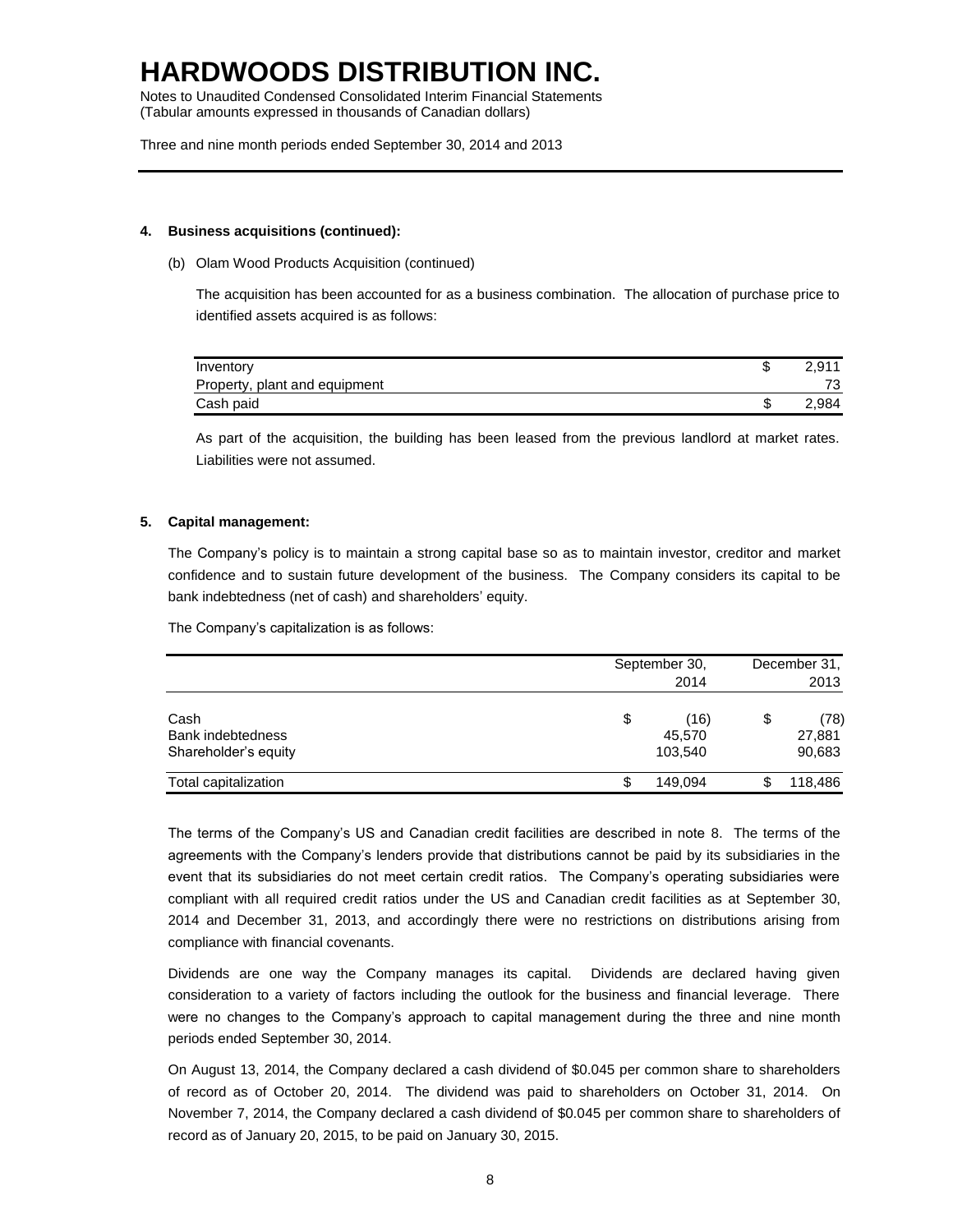Notes to Unaudited Condensed Consolidated Interim Financial Statements (Tabular amounts expressed in thousands of Canadian dollars)

Three and nine month periods ended September 30, 2014 and 2013

#### **6. Accounts receivable:**

The following is a breakdown of the Company's current and long-term receivables and represents the Company's principal exposure to credit risk.

|                                                  | September 30, | December 31, |
|--------------------------------------------------|---------------|--------------|
|                                                  | 2014          | 2013         |
| Trade accounts receivable - Canada               | \$<br>14,226  | \$<br>11,642 |
| Trade accounts receivable - United States        | 42,207        | 31,138       |
| Sundry receivable                                | 182           | 1,807        |
| Income taxes receivable                          |               | 90           |
| Current portion of long-term receivables         | 357           | 693          |
|                                                  | 56,972        | 45,370       |
| Less:                                            |               |              |
| Allowance for credit loss                        | 4,170         | 2,988        |
|                                                  | \$<br>52,802  | \$<br>42,382 |
| Long-term receivables:                           |               |              |
| Employee housing loans                           | \$<br>397     | \$<br>378    |
| <b>Customer notes</b>                            | 726           | 1,268        |
| Security deposits                                | 537           | 410          |
|                                                  | 1,660         | 2,056        |
| Less:                                            |               |              |
| Current portion, included in accounts receivable | 357           | 693          |
|                                                  | \$<br>1,303   | \$<br>1,363  |

The aging of trade receivables is:

|                       | September 30,<br>2014 | December 31,<br>2013 |
|-----------------------|-----------------------|----------------------|
| Current               | \$<br>41.418          | \$<br>30,822         |
| Past due 31 - 60 days | 9,355                 | 7,143                |
| Past due 61 - 90 days | 2,603                 | 2,524                |
| Past due 90+ days     | 3,057                 | 2,291                |
|                       | 56.433                | \$<br>42.780         |

The Company determines its allowance for doubtful accounts based on its best estimate of the net recoverable amount by customer account. Accounts that are considered uncollectable are written off. The total allowance at September 30, 2014 was \$4.2 million (December 31, 2013 - \$3.0 million). The amount of the allowance is considered sufficient based on the past experience of the business, current and expected collection trends, the security the Company has in place for past due accounts and management's regular review and assessment of customer accounts and credit risk.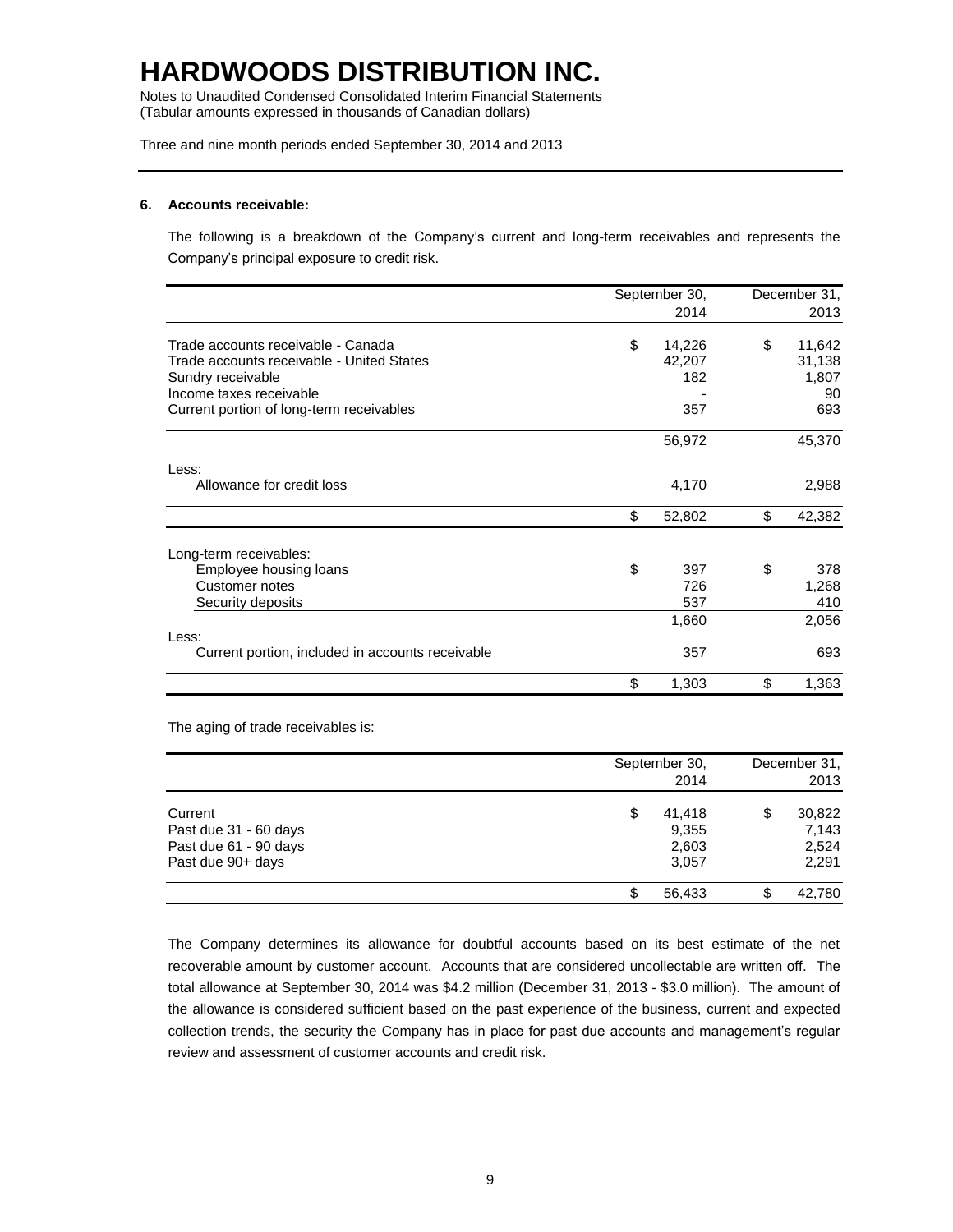Notes to Unaudited Condensed Consolidated Interim Financial Statements (Tabular amounts expressed in thousands of Canadian dollars)

Three and nine month periods ended September 30, 2014 and 2013

### **6. Accounts receivable (continued):**

Bad debt expense, net of recoveries, for the three month period ended September 30, 2014 was \$0.2 million which equates to 0.2% of sales (three month period ended September 30, 2013 – \$0.8 million, being 0.8% of sales). For the nine month period ended September 30, 2014, net bad debt expense was \$0.9 million being 0.3% of sales (nine month period ended September 30, 2013 - \$1.6 million, being 0.6% of sales).

### **7. Inventories:**

|                                                       | September 30,<br>2014         | December 31,<br>2013      |
|-------------------------------------------------------|-------------------------------|---------------------------|
| Raw materials<br>Work in process<br>Goods in-transit  | \$<br>1,263<br>3,407<br>9,060 | \$<br>7,074               |
| Finished goods:<br>Lumber<br>Sheet goods<br>Specialty | 28,947<br>31,447<br>7,201     | 18,189<br>29,802<br>7,223 |
|                                                       | \$<br>81,325                  | \$<br>62,288              |

Inventory related expenses are included in the condensed consolidated statement of comprehensive income as follows:

|                                                    |   | Three months<br>ended | Three months<br>ended |     | Nine months<br>ended                              |    | Nine months<br>ended |
|----------------------------------------------------|---|-----------------------|-----------------------|-----|---------------------------------------------------|----|----------------------|
|                                                    |   | September 30,<br>2014 | 2013                  |     | September 30, September 30, September 30,<br>2014 |    | 2013                 |
|                                                    |   |                       |                       |     |                                                   |    |                      |
| Inventory write-downs, included in cost of sales\$ |   | 247                   | \$<br>209             | \$. | 771                                               | S  | 495                  |
|                                                    | S | 96.901                | \$<br>77.336          | S   | 271.898                                           | S  | 221.037              |
| Cost of inventory sold<br>Other cost of sales      |   | 3,608                 | 2.563                 |     | 9.792                                             |    | 7,481                |
| Total cost of sales                                |   | 100.509               | \$<br>79.899          | £.  | 281.690                                           | ß. | 228.518              |

### **8. Bank indebtedness:**

|                                                                                                                                                      | September 30,<br>2014 |    | December 31,<br>2013 |
|------------------------------------------------------------------------------------------------------------------------------------------------------|-----------------------|----|----------------------|
| Checks issued in excess of funds on deposit<br>Credit facility, Hardwoods LP<br>Credit facility, Hardwoods USLP<br>(September 30, 2014 - US\$28,467; | \$<br>510<br>8,887    | S  | 440<br>4,000         |
| December 31, 2013 - US\$22,039)<br>Term Ioan, Hardwoods USLP (US\$3,831)                                                                             | 31,883<br>4,290       |    | 23.441               |
| Less: non-current portion of term loan                                                                                                               | 45.570<br>(3,371)     |    | 27,881               |
|                                                                                                                                                      | \$<br>42.199          | \$ | 27.881               |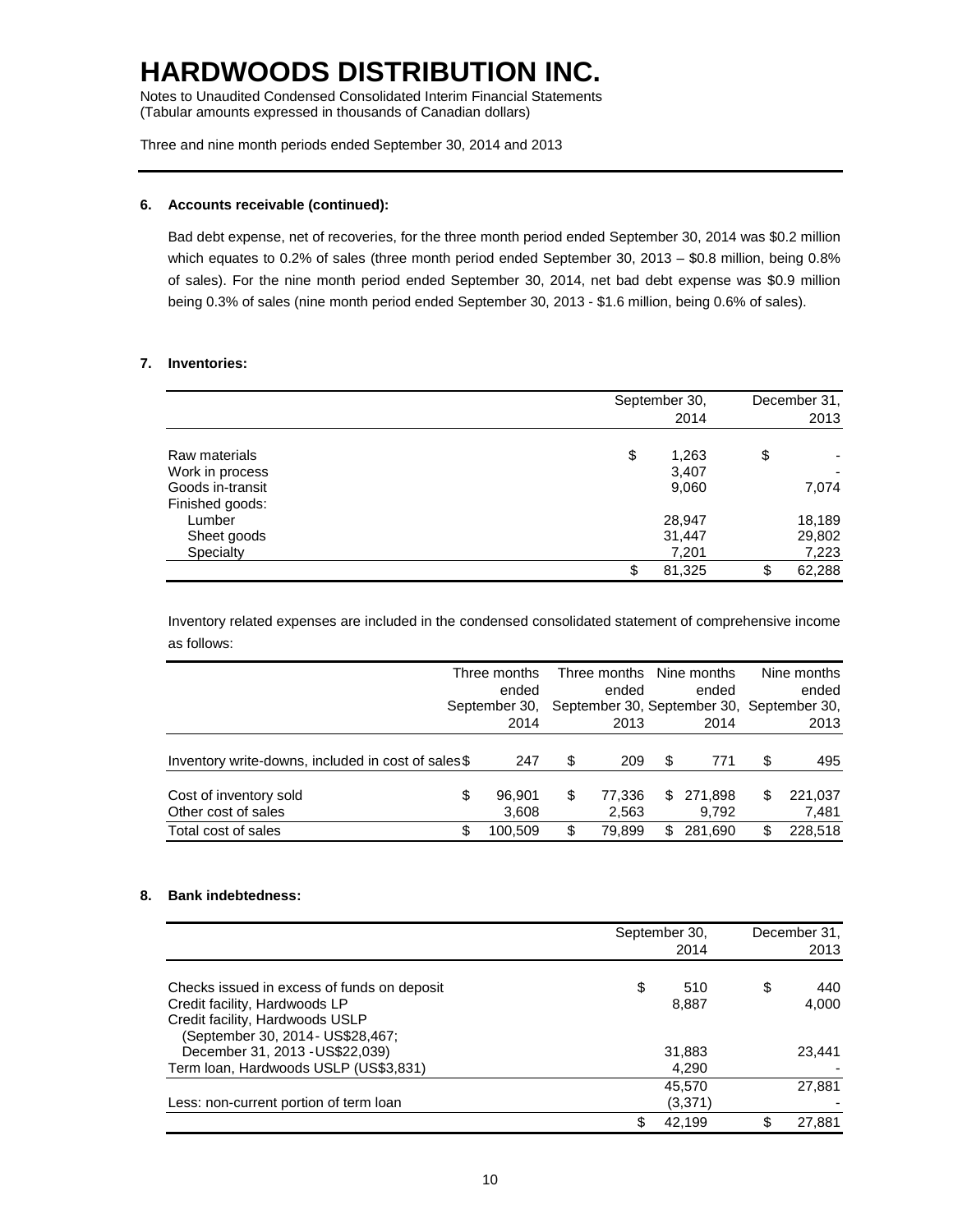Notes to Unaudited Condensed Consolidated Interim Financial Statements (Tabular amounts expressed in thousands of Canadian dollars)

Three and nine month periods ended September 30, 2014 and 2013

#### **8. Bank indebtedness (continued):**

Bank indebtedness consists of checks issued in excess of funds on deposit and advances under operating lines of credit (the "Credit Facilities") available to subsidiaries of the Company, Hardwoods Specialty Products LP ("Hardwoods LP") and Hardwoods Specialty Product USLP ("Hardwoods USLP"), which in the case of Hardwoods USLP also includes a term loan.

The Hardwoods LP Credit Facility, which has a maturity date of August 7, 2016, provides financing up to \$15.0 million. On April 28, 2014, the Company amended the Credit Facility of Hardwoods USLP concurrently with completing the acquisition of HMI (note 4(a)). The term of the Hardwoods USLP Credit Facility was extended to April 27, 2017, and the maximum available borrowing under the Credit Facility increased from US\$50.0 million to US\$79.1 million, comprised of US\$75.0 million available under a revolving credit facility, and US\$4.1 million under a term loan that matures on April 27, 2017, with monthly payments based on a five year amortization. Monthly payments on the term loan reduce the total Credit Facility and so the Credit Facility at September 30, 2014 is comprised of US\$75.0 million available under revolving credit facilities and US\$3.8 million under the term loan.

The Credit Facilities and term loan are payable in full at maturity. The Credit Facilities are revolving credit facilities which the Company may terminate at any time without prepayment penalty. The Credit Facilities and term loan bear interest at a floating rate based on the Canadian or US prime rate (as the case may be), LIBOR or bankers' acceptance rates plus, in each case, an applicable margin. Letters of credit are also available under the Credit Facilities on customary terms for facilities of this nature. Commitment fees and standby charges typical for borrowings on this nature were and are payable.

The amount made available under the Credit Facility to Hardwoods LP from time to time is limited to the extent of 85% of the book value of accounts receivable and the lesser of 60% of the book value or 85% of appraised value of inventories with the amount based on inventories not to exceed 60% of the total amount to be available. Certain identified accounts receivable and inventories are excluded from the calculation of the amount available under the Credit Facility. Hardwoods LP is required to maintain a fixed charge coverage ratio (calculated as the ratio of earnings before interest, tax, depreciation and amortization ("EBITDA") less cash taxes less capital expenditures less distributions, divided by interest plus principal payments on capital lease obligations) of not less than 1.1 to 1. However, this covenant does not apply so long as the unused availability under the credit line is in excess of \$2.0 million. At September 30, 2014, the Hardwoods LP Credit Facility has unused availability of \$6.1 million, before checks issued in excess of funds on deposit of \$0.5 million (December 31, 2013 - \$10.3 million, checks issued in excess of funds on deposit nil).

As part of the amendment on April 28, 2014, the amount made available under the Credit Facility to Hardwoods USLP from time to time was increased to 90% of the book value of accounts receivable and 65% of the book value of inventories (with certain accounts receivable and inventory being excluded). This increase to the advance rates will be reduced over a three year period back to the advance rates previously available to Hardwoods USLP of 85% of the book value of accounts receivable, and 55% of the book value of inventories. Hardwoods USLP is required to maintain a fixed charge coverage ratio (calculated as EBITDA less cash taxes less capital expenditures, divided by interest plus capital lease obilgations plus distributions) of 1.0 to 1. This covenant of the Hardwoods USLP Credit Facility does not need to be met, however, when the unused availability under the Credit Facility is in excess of certain thresholds. The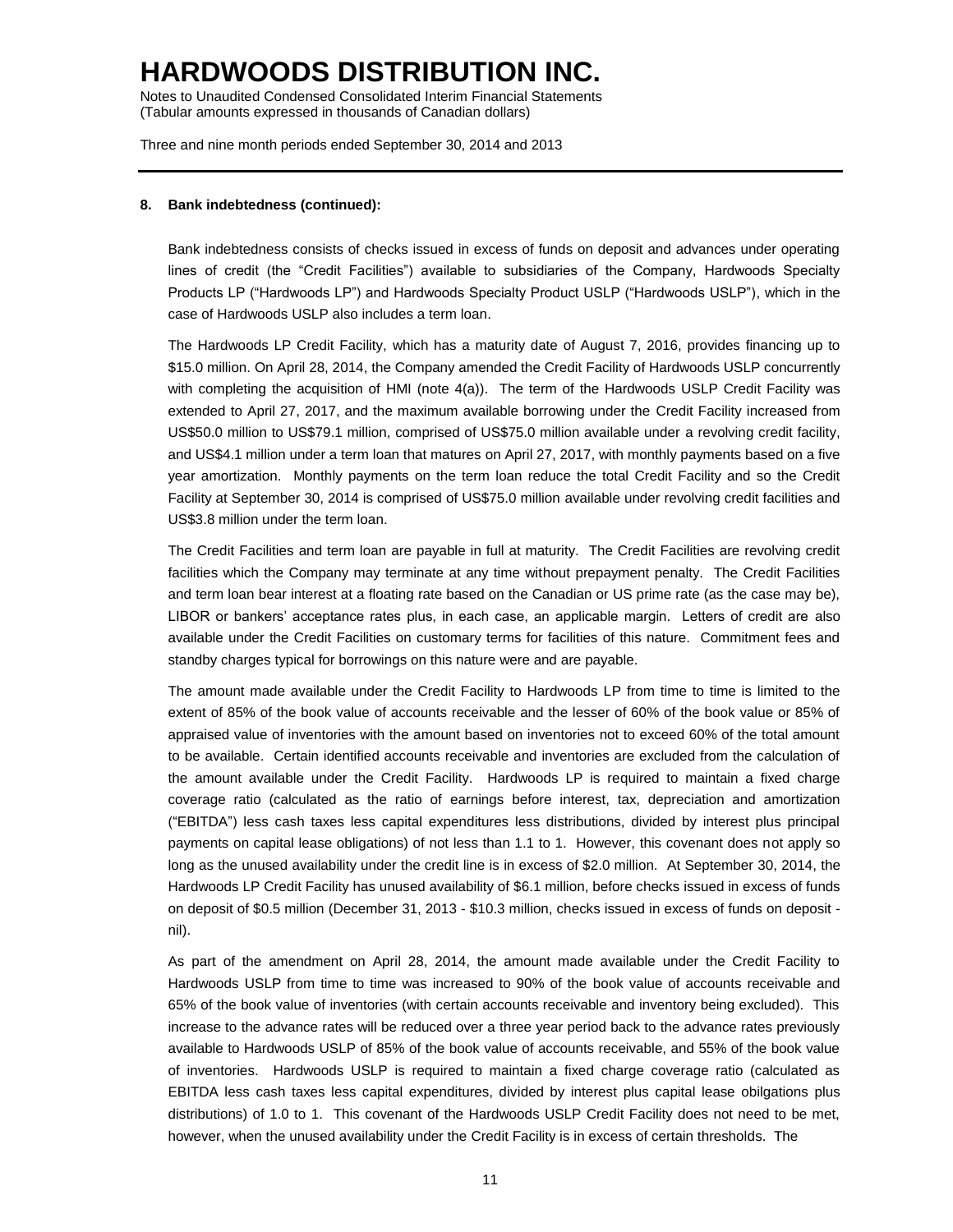Notes to Unaudited Condensed Consolidated Interim Financial Statements (Tabular amounts expressed in thousands of Canadian dollars)

Three and nine month periods ended September 30, 2014 and 2013

### **8. Bank indebtedness (continued):**

minimum unused availability that must be maintained for the fixed charge coverage ratio not to apply was increased to US\$7.5 million when advance rates for accounts receivable and inventories are calculated at 85% and 55%, respectively, and to US\$9.4 million in periods when advance rates in excess of these amounts are utilized.

At September 30, 2014, the Hardwoods USLP Credit Facility has unused availability of \$27.9 million (US\$24.9 million), before checks issued in excess of funds on deposit of nil. (December 31, 2013 - \$19.5 million (US\$18.3 million), before checks issued in excess of funds on deposit of \$0.4 million (US\$0.4 million)).

### **9. Share Capital:**

(a) Share capital:

At September 30, 2014, the authorized share capital of the Company comprised an unlimited number of common shares without par value ("Shares"). A continuity of the Shares is as follows:

|                                                     | <b>Shares</b> |     | Total  |  |  |
|-----------------------------------------------------|---------------|-----|--------|--|--|
| Balance at September 30, 2014 and December 31, 2013 | 16.539.378    | -SS | 45.298 |  |  |

### (b) Long Term Incentive Plan ("LTIP"):

A continuity of the LTIP Shares outstanding is as follows:

|                                                                      | <b>Performance Shares</b> | <b>Restricted Shares</b> |  |  |
|----------------------------------------------------------------------|---------------------------|--------------------------|--|--|
| Balance at December 31, 2013<br>LTIP shares issued during the period | 30.618<br>7.383           | 108.719<br>63.356        |  |  |
| Balance at September 30, 2014                                        | 38,001                    | 172.075                  |  |  |

No LTIP shares became fully vested in the three or nine month period ended September 30, 2014. Noncash LTIP compensation expense of \$176,679 was recognized in the condensed consolidated interim statement of comprehensive income for the three month period ended September 30, 2014 (three month period ended September 30, 2013 – \$111,630) and \$512,658 for the nine month period ended September 30, 2014 (nine month period ended September 30, 2013 - \$310,596).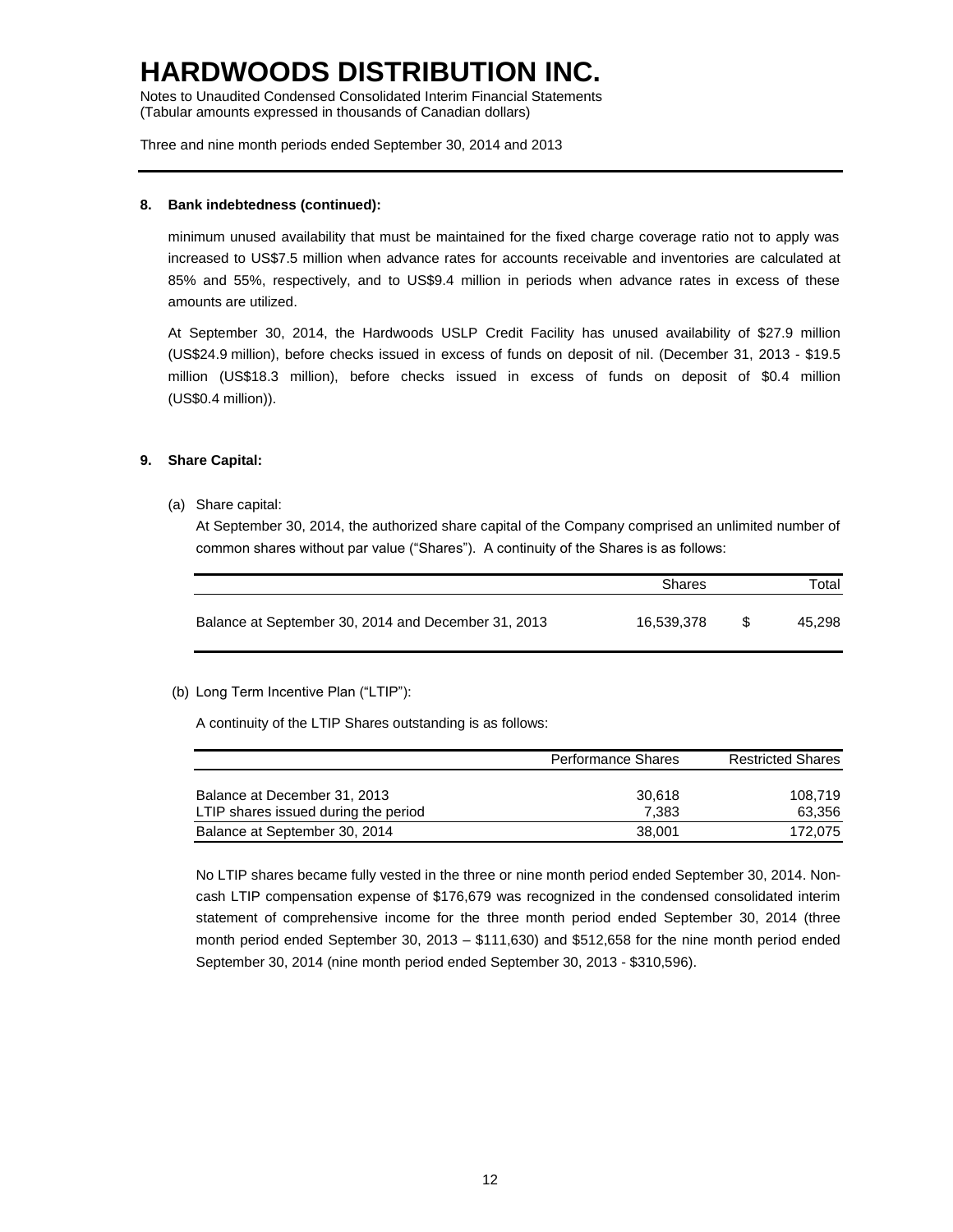Notes to Unaudited Condensed Consolidated Interim Financial Statements (Tabular amounts expressed in thousands of Canadian dollars)

Three and nine month periods ended September 30, 2014 and 2013

### **9. Share Capital (continued):**

(c) Weighted average shares:

The calculation of basic and fully diluted profit per share is based on the profit for the three and nine month periods ended September 30, 2014 of \$4.2 million (2013 – \$3.1 million) and \$11.2 million (2013 - \$10.7 million), respectively. The weighted average number of common shares outstanding is as follows:

|                                           | Three months  |            | Three months Nine months | Nine months                               |
|-------------------------------------------|---------------|------------|--------------------------|-------------------------------------------|
|                                           | ended         | ended      | ended                    | ended                                     |
|                                           | September 30. |            |                          | September 30, September 30, September 30, |
|                                           | 2014          | 2013       | 2014                     | 2013                                      |
| Issued ordinary shares at                 |               |            |                          |                                           |
| beginning of period                       | 16,539,378    | 16.394.490 | 16.539.378               | 16,394,490                                |
| Effect of shares issued during the period |               |            |                          |                                           |
| pursuant to long-term incentive plan      |               |            |                          |                                           |
| Weighted average common shares - basic    | 16,539,378    | 16.394.490 | 16,539,378               | 16,394,490                                |
| Effect of dilutive securities:            |               |            |                          |                                           |
| Long-term incentive plan                  | 165,425       | 223,726    | 150,585                  | 206,030                                   |
| Weighted average common                   |               |            |                          |                                           |
| shares - diluted                          | 16,704,803    | 16,618,216 | 16,689,963               | 16,600,520                                |

### **10. Finance income and expense:**

|                                       |             | Three months<br>ended<br>September 30, |       |                                           |            | Three months Nine months | Nine months |  |
|---------------------------------------|-------------|----------------------------------------|-------|-------------------------------------------|------------|--------------------------|-------------|--|
|                                       |             |                                        |       |                                           | ended      | ended                    | ended       |  |
|                                       |             |                                        |       | September 30, September 30, September 30, |            |                          |             |  |
|                                       | <b>Note</b> |                                        | 2014  |                                           | 2013       | 2014                     | 2013        |  |
| Finance expense:                      |             |                                        |       |                                           |            |                          |             |  |
| Interest on bank indebtedness         | 8           | \$                                     | (337) | \$                                        | $(312)$ \$ | $(875)$ \$               | (790)       |  |
| Accretion of finance lease obligation |             |                                        | (29)  |                                           | (26)       | (82)                     | (70)        |  |
| Foreign exchange losses               |             |                                        |       |                                           | (166)      |                          |             |  |
| Total finance expense                 |             |                                        | (366) |                                           | (504)      | (957)                    | (860)       |  |
| Finance income:                       |             |                                        |       |                                           |            |                          |             |  |
| Interest on trade receivables,        |             |                                        |       |                                           |            |                          |             |  |
| customer notes, and employee loans    | 6           |                                        | 105   |                                           | 132        | 325                      | 373         |  |
| Foreign exchange gain                 |             |                                        | 268   |                                           |            | 290                      | 384         |  |
| Total finance income                  |             |                                        | 373   |                                           | 132        | 615                      | 757         |  |
| Net finance income (costs)            |             | \$                                     |       | \$                                        | (372)      | (342) \$<br>\$           | (103)       |  |